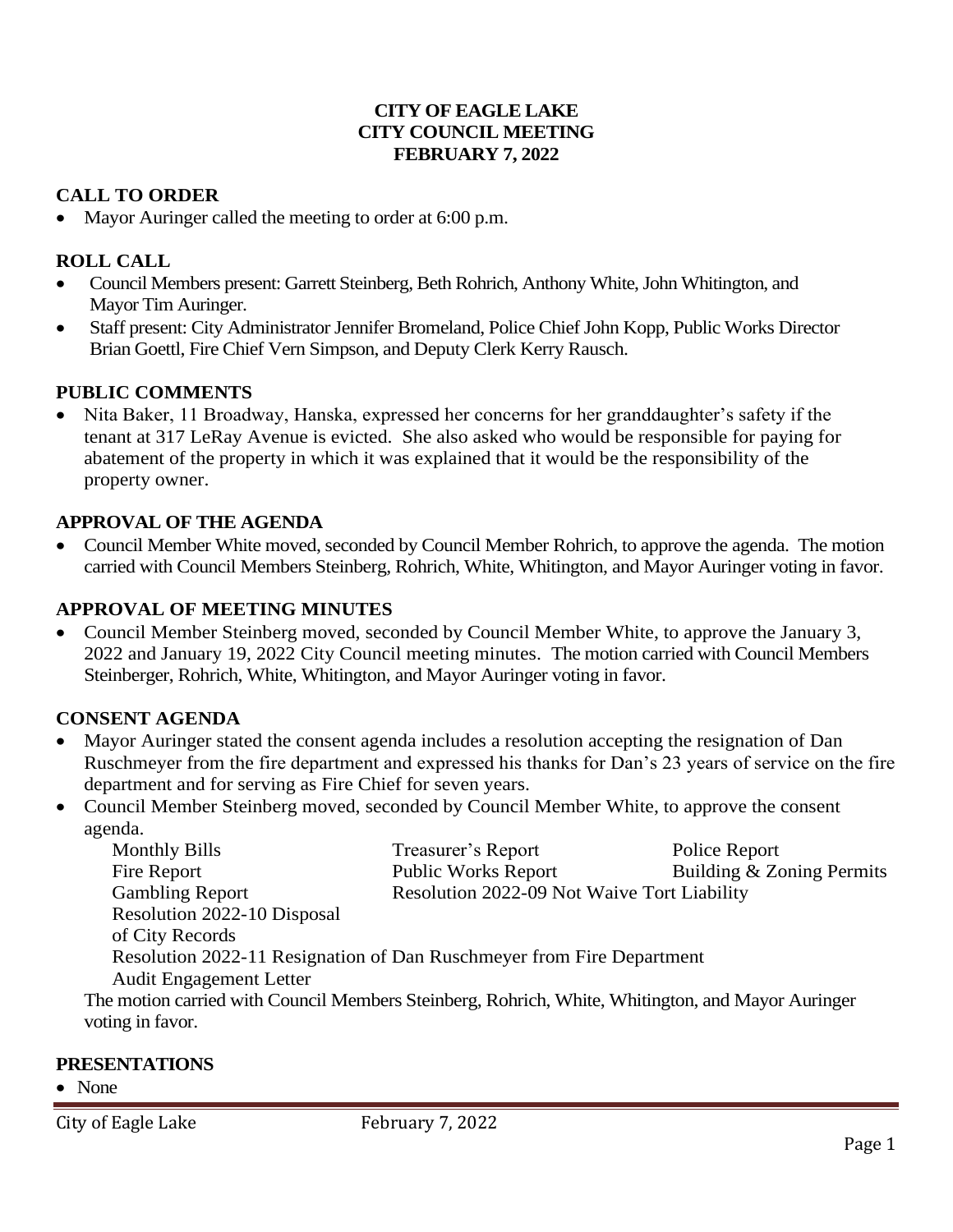## **PUBLIC HEARING**

• None

## **OLD BUSINESS**

- 1. 317 LeRay Avenue and Nuisance Abatement
	- Administrator Bromeland stated tonight's discussion is a continuation from last month with concern of scrap metal storage.
	- Chief Kopp stated that since the last City Council meeting, the stored scrap metal has been removed, he has addressed the issue of parked vehicles in the front yard and that the vehicles have been moved to the side yard. He also stated that all vehicles on the property are currently licensed. Chief Kopp stated he has instructed the property owner and tenant that no scrap materials can be brought onto the property.
	- Council consensus is that sufficient progress has been made and that abatement is not needed at this time.

## **NEW BUSINESS**

- 1. TIF Projection for Prospective Housing Development
	- Administrator Bromeland stated Troy Schrom, with Schrom Construction, is proposing a 104-unit multifamily housing project in Eagle Lake. The proposed project would include parcel R12.10.18.400.013 (38.7 acres of ag land located within Eagle Lake city limits). Included with the overall proposed housing development would be parcel R39.10.18.400.005 (40 acres of ag land located in LeRay Township). The part of the development for which TIF would be sought is currently located entirely within city limits. Phase 1 would include 56 units – (28) 3-bedroom units and (28) 2-bedroom units. Phase 2 would consist of 48 units – (24) 3-bedroom units and (24) 21-bedroom units.
	- Administrator Bromeland continued by explaining in the council packet is the tax increment financing (TIF) projection from Shannon Sweeney, a professional TIF consultant with David Drown Associates. The TIF projection was put together using valuations provided by Ryan Short, Assessment Supervisor with Blue Earth County. Mr. Sweeney notes in his email that the TIF project assumes that Phase 1 would be mostly constructed in 2023 which would generate the first tax increment in 2025; Phase 2 would be mostly constructed in 2025 which would add to the increment generated in 2027; the project would assume a tax capacity rate for a market rate project; and the actual duration for a potential subsidy would likely be less that the full duration provided for in statute. The developer would be required to make units available to people of specific income levels if TIF were provided – 20% of units made available to families at 50% of the area medica income or 40% of the unites made available to families at 60% of the area median income.
	- Administrator Bromeland stated that Mr. Schrom has indicated that the proposed development will not occur but-for the use of TIF. TIF is a method of stimulating economic development. It uses additional property taxes paid as a result of the new development to pay for development. As the property increases as a result of the new development, the increase above the original tax capacity are captured. The taxes paid on the captured value are called increments. The result of a TIF project is an increased tax base that benefits all local taxing jurisdictions. If there is interest in TIF, Mr. Sweeney will assist with reviewing financial projections and negotiating the business subsidy. A public hearing would need to be held.
	- Currently, Mr. Schrom has site control of the property via purchase agreement. To begin the platting and rezoning process, application must be made by the title owner of the property.
	- Troy Schrom, owner of Schrom Construction, stated he has a purchase agreement for the said property and that he is working on the wetland delineation. He also stated the project design is only a concept plan and that it may change. His primary concern for this project is the cost of materials and supply chain concerns. He explained that this project would address water main looping concerns for Maple Lane and would be developed as part of Phase 1 construction and sidewalk connectivity is being looked at as well.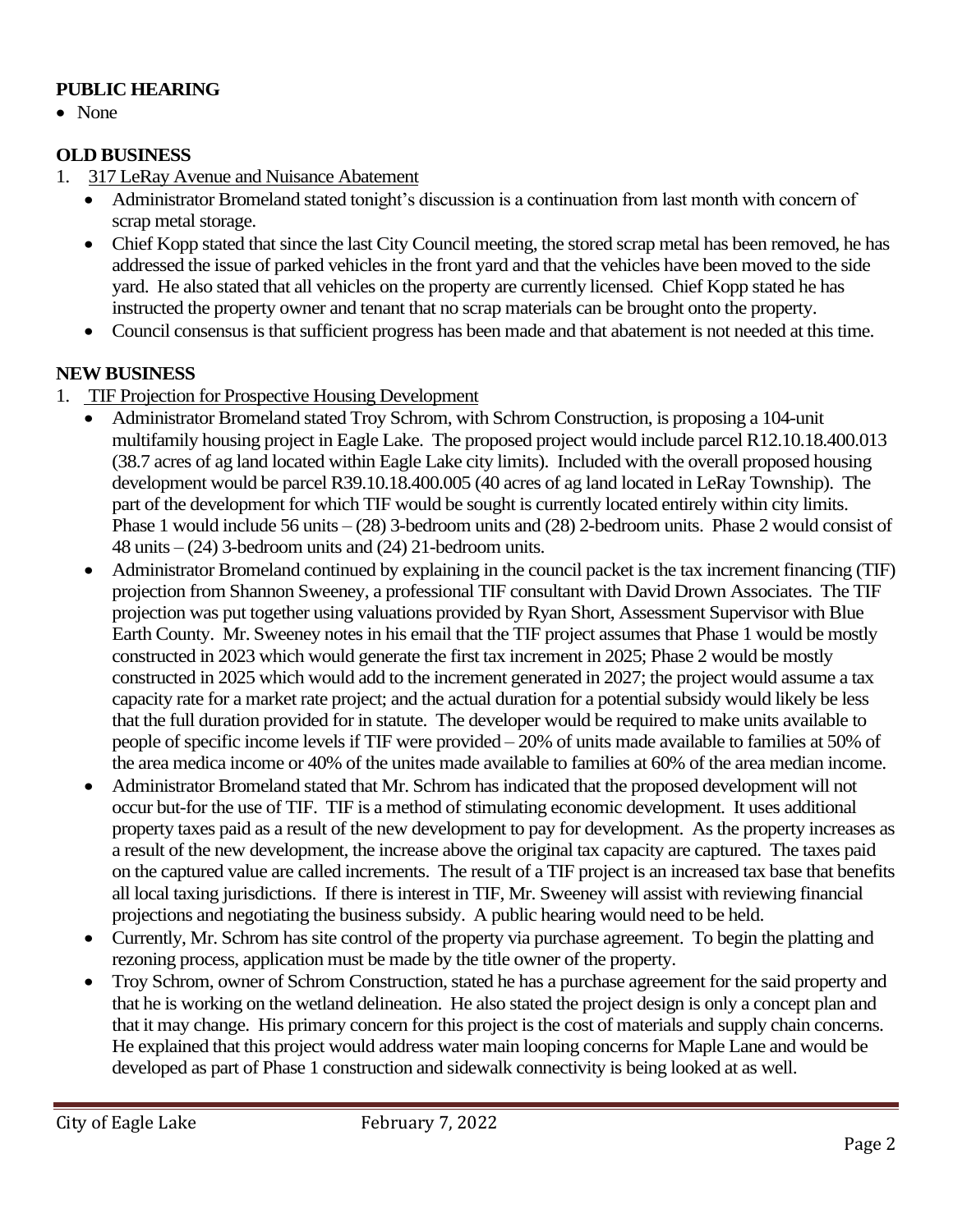- Mr. Schrom stated he is looking into single family homes for this development and when asked by City Council stated he would also consider assisted living, if deemed feasible. Staff will look into the Blue Earth County housing study to see if it addresses such needs and share that information with Mr. Schrom.
- Mr. Schrom stated he uses Lloyd Management to manage his properties and that they are familiar with TIF requirements.
- Council discussion included this type of development is needed and that slab-on-grade homes are desirable in the marketplace.
- Intersections along Agency Street will be reviewed during the platting process and would include Blue Earth County since Agency Street is a county road.
- Council indicated a general consensus to offering TIF and authorized Administrator Bromeland to work with Shannon Sweeney on this. A public hearing will be held in the future relating to TIF.
- Annexation, rezoning and re-platting will be addressed at a later date and will require a public hearing.
- 2. Letter from LJP Waste Solutions and Change to Spring Clean Up
	- Administrator Bromeland stated that LJP recently notified City staff that curbside pickup will not be an option this year for the spring cleanup due to labor shortages and not having enough drivers to work an extra Saturday. Instead, LJP Waste Solutions is proposing a drop off site on Saturday, May 14<sup>th</sup> from 8am-12pm. In the past, the drop off site has been the parking lot of Lake Eagle Park for the fall cleanup. When the spring cleanup was scheduled as a drop off versus curbside pickup in 2020, City staff fielded a number of calls and emails from residents that expressed frustration with not having a means to transport items to a drop off site.
	- Administrator Bromeland also stated the contract with LJP does not mention about the cleanup being curbside. The City is billed for the cleanup on a per ton basis of refuse delivered to Minnesota Waste Process Company.
	- Council discussion included the desire to have a curbside pickup, if possible, and concern with wait time and traffic flow.
	- Public Works Director, Brian Goettl, stated staff could put up directional signage to assist with traffic flow. Administration Bromeland also stated that in 2020 there was only one truck available for dropped off items, but this year there would be three trucks.
	- Mayor Auringer directed staff to inquire of other companies to see if they would be able to provide curbside pickup for spring cleanup.

# **OTHER**

- 1. Wabash Valley Shipping Update for Parks Picnic Tables, Garbage Receptacles, and Benches Ordered
	- Administrator Bromeland explained that an order was placed on April of 2021 with Wabash Valley for new picnic tables, benches, and trash receptacles for the parks. To date, the order has not been received and instead shipping dates continue to be pushed back. The current shipping date has been set for March 14<sup>th</sup>. This order was placed through St. Croix Recreation, and they will continue to service this order and are willing to provide pricing from other vendors. If the City were to cancel the original order, there would not be a penalty.
	- Brian Goettl, Public Works Director, stated that St. Croix Recreation Fun Playgrounds, Inc. has provided another price estimate for benches, receptacles and picnic tables and the prices have increased dramatically. The original order was to be paid for with capital outlay funds in 2021. The 2022 budget included \$10,000 for ordering more of these items for the parks.
	- Council discussion included the shipping time with the new vendor, which is 45 days. It was discussed that it does not make sense to cancel the original order since it will arrive at some point and that the price is substantially less than current pricing and that the quoted price will be honored.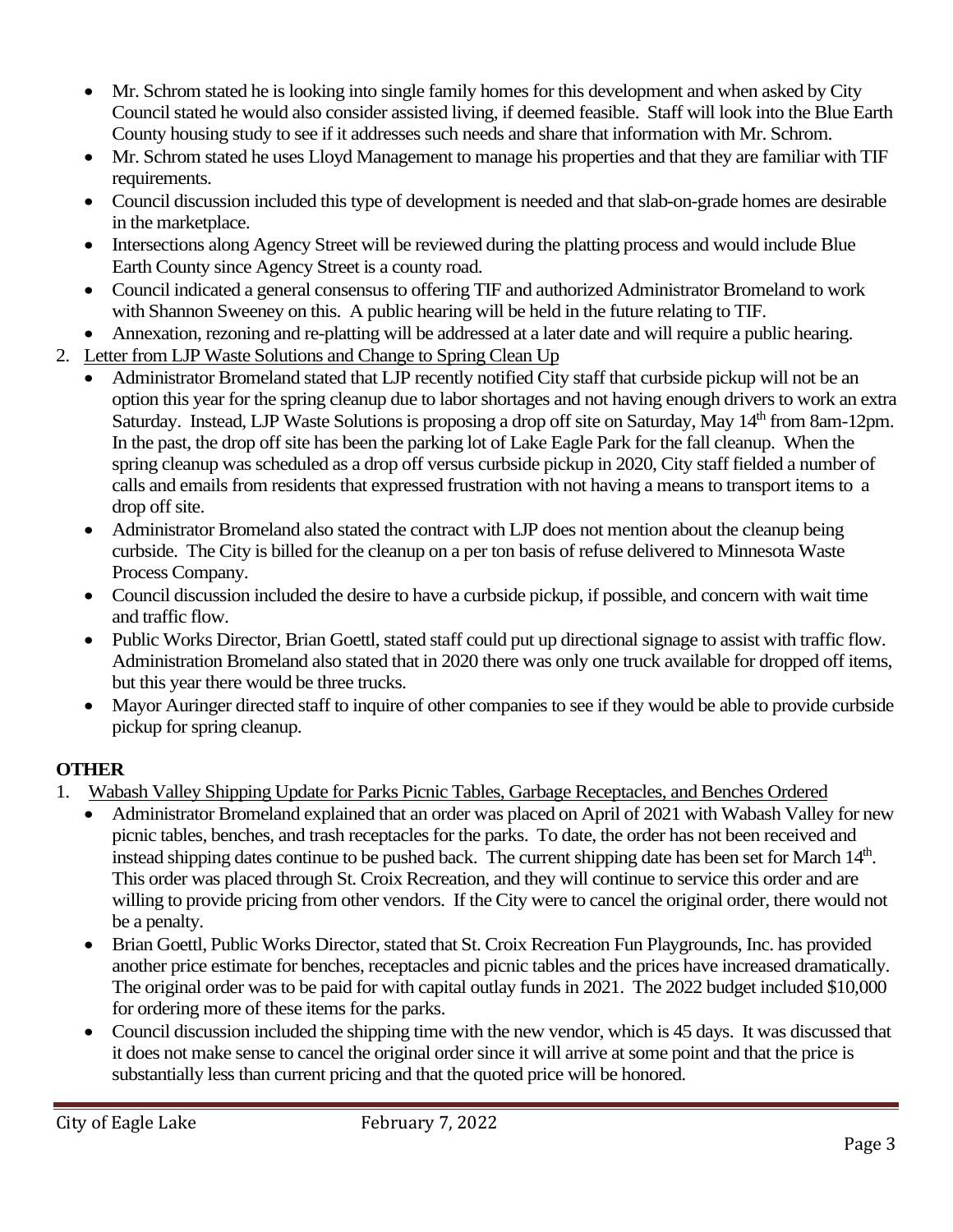- Administrator Bromeland stated that she will look to see if grants are available for such a purchase.
- Mayor Auringer asked for clarification, and it was stated that the original 2021 order would remain and that an order for additional benches, picnic tables and garbage receptacles would be placed in 2022.
- Council Member Rohrich moved, seconded by Council Member Whitington, to authorize a 2022 order of park benches, picnic tables, and garbage receptacles, not to exceed \$9,000. The motion carried with Council Members Steinberg, Rohrich, White and Whitington voting in favor. Mayor Auringer voted in opposition.
- Mayor Auringer stated he would like to see department requests such as this presented in a more organized fashion so an informed decision can be made.

# **CITY ADMINISTRATOR REPORT**

## 1. Population Signs Update

- Scott Thompson, with MnDOT, has informed staff that they typically update the signs along state highways as soon as the Federal government certifies the census numbers. This usually happen at the beginning of the year after the census (January 2021). For various reasons, the certification was delayed. As a result, MnDOT only recently received certified numbers and is in the process of planning their updates. It is anticipated that motorists in District 7 begin to see the numbers updated this summer.
- Blue Earth County has stated they will either update the sign with the new population figure or just replace the sign with a new one with the cost being invoices to the City of eagle Lake.
- Eagle Lake's population is 3,278, which is a 35 percent increase from the 2010 census.
- 2. Highway 14/County Road 56 Construction Update
	- A representative from MnDOT will attend the March 7, 2022 City Council meeting to review project staging maps.
	- MnDOT has sent a construction postcard to nearby property owners. The purpose of the postcard was to steer people to the project website – <https://www.dot.state.mn.us/d7/projects/hwy14eaglelake/index.html> .
- 3. Music on Parkway Grant Fulfillment Letter from SMIF; Planning Underway for Scaled Back Series in 2022
	- A grant fulfillment letter has been received from Southern Minnesota Initiative Foundation, SMIF, for the grant that was made to the City of Eagle Lake for Music on Parkway.
	- Included in the 2022 budget is \$5,000 for a scaled back music series. City staff is currently submitting funding requests to various organizations.
- 4. EAB Update and Community Forestry
	- Eagle Lake's Community Forestry Member will be at the March  $7<sup>th</sup>$  meeting to present an EAB plan tailored to fit our community. As part of the DNR EAB Grant that was obtained to remove and replace 7 trees, the City must adopt an EAB plan. If possible, that plan will be adopted at either the March  $7<sup>th</sup>$  or April 4<sup>th</sup> meeting.
	- Applications are currently being accepted for Community Forestry Members for the 2022-2023 year. There are no plans to apply for a third term with a Community Forestry Member, unless this is something the Public Works department feels would be beneficial.
- 5. School Facilities Committee Appoint Elected Official to Represent Eagle Lake
	- Administrator Bromeland explained that in 2020 Mankato Area Public Schools (MAPS) formed a District Facilities Committee on which she served. The purpose of the committee was to develop options for School Board consideration that would address capacity and adequacy challenges in school district facilities. Committee members included appointed and elected officials from MAPS along with staff from each of the cities in the district. According to MAPS, enrollment increased by 15 percent during the last 10 years, representing about 1,100 students. This has resulted in schools operating over capacity whiles others are near capacity.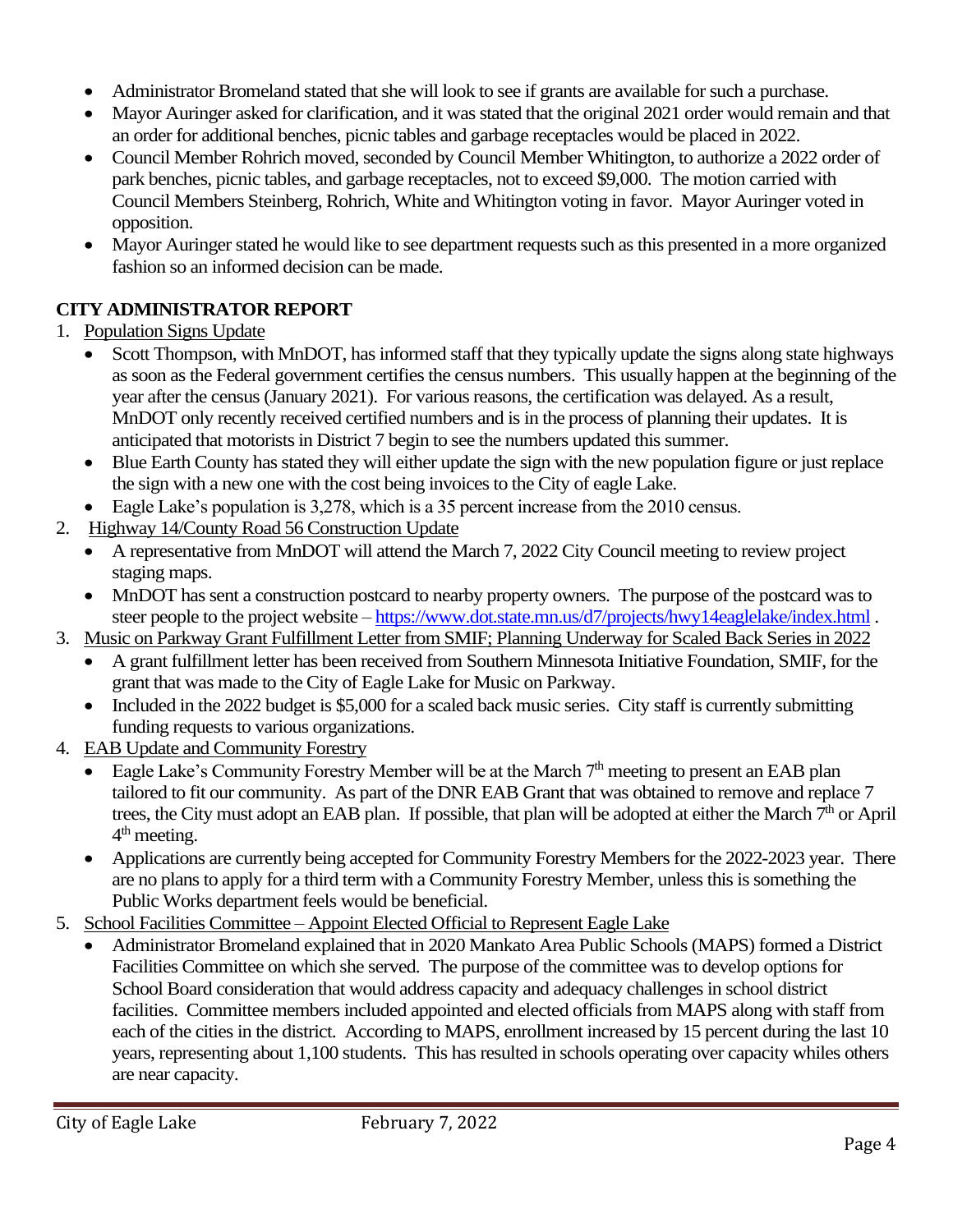- Administrator Bromeland shared that a community survey was sent to every resident in the district during the fall of 2021. The School Board and Facilities Planning Committee determined that the most critical issue is increasing elementary school capacity to meet the needs of growing communities in the district. It is proposed that a new elementary school be constructed somewhere in the district and that all existing elementary schools (including Eagle Lake) be updated and expanded to include general education and special education classrooms along with more secure entrances, expanded kitchen and cafeteria areas, and additional space for student support services. In addition, early childhood programming would be added to Eagle Lake.
- MAPS is now looking to form a new committee which will include an elected official from each of the cities in the district. It is anticipated that the bond referendum will occur later this fall.
- The elected representative would bring information back to the City Council and be a contact person in the community.
- Council Member White moved, seconded by Council Member Rohrich, to appoint Council Member Steinberg to the newly created MAPS Facility Committee. The motion carried with Council Members Steinberg, Rohrich, White, Whitington, and Mayor Auringer voting in favor.
- 6. Le Sueur River One Watershed One Plan
	- Administrator Bromeland explained that Waseca, Blue Earth, Faribault and Freeborn Counties and Soil Water Conservation Districts are in the process of developing a Le Sueur River comprehensive watershed management plan through the One Watershed, One Plan Program. The cities of Amboy, Eagle Lake, Good Thunder, Madison Lake, Mankato, Mapleton, Minnesota Lake, Pemberton, and St. Clair are in the Le Sueur River watershed. City staff recently participated in a Le Sueur River 1W1P Technical Advisory Committee (TWAC). Administrator Bromeland is serving as Eagle Lake's staff representative.
- 7. Legislative Priorities and Upcoming Legislative Action Day in St. Paul
	- Administrator Bromeland will compile items to present at the Legislative Action Day and will share her list with the EDA and City Council. She likes to make sure the City's vested interests in economic development tools, clean water funding and PFA funding for water and sewer, childcare initiatives, and housing needs are shared with legislature.

## **COUNCIL REPORTS**

- 1. Council Member Garrett Steinberg shared that he has sent out an email to last year's Music on Parkway Committee for 2022 planning. He would like to see events held in June, July, and August. The booking of bands was easier last year than booking food vendors.
- 2. Council Member Anthony White shared that All Seasons Arena is looking at a major update of their facilities which could cost between \$2 to \$3 million dollars. Under consideration is how to make the flow of the building better as well as parking lot accessibility and flow. The city's cost has yet to be determined.
- 3. Council Member Beth Rohrich shared that MAPS Community Education and Recreation's final numbers for 2021 increased from the previous year. They will cap this summer's ACE's program at 230 students and that field trips will be scheduled. They are looking at ways to better connect with cities and residents. Of particular concern is how to connect with non-English speaking residents.
- 4. Mayor Auringer shared that the MAPO Board approved the Eagle Lake connectivity plan to study ways to connect the Eagle Heights development with Agency Street. Bolton and Menk will start with traffic counts once permission is approved. They will come up with a plan for this connection.
- 5. Mayor Auringer shared that he attended a Region 9 meeting and that they are looking into infrastructure needs with electric cars. He stated that statistic from Europe show an increase in usage of electric cars and that this county is expected to see such an increase in the next 4-5 years. Region 9 is also looking into climate change.
- 6. Mayor Auringer announced that he will not be seeking re-election as Mayor in the November election.